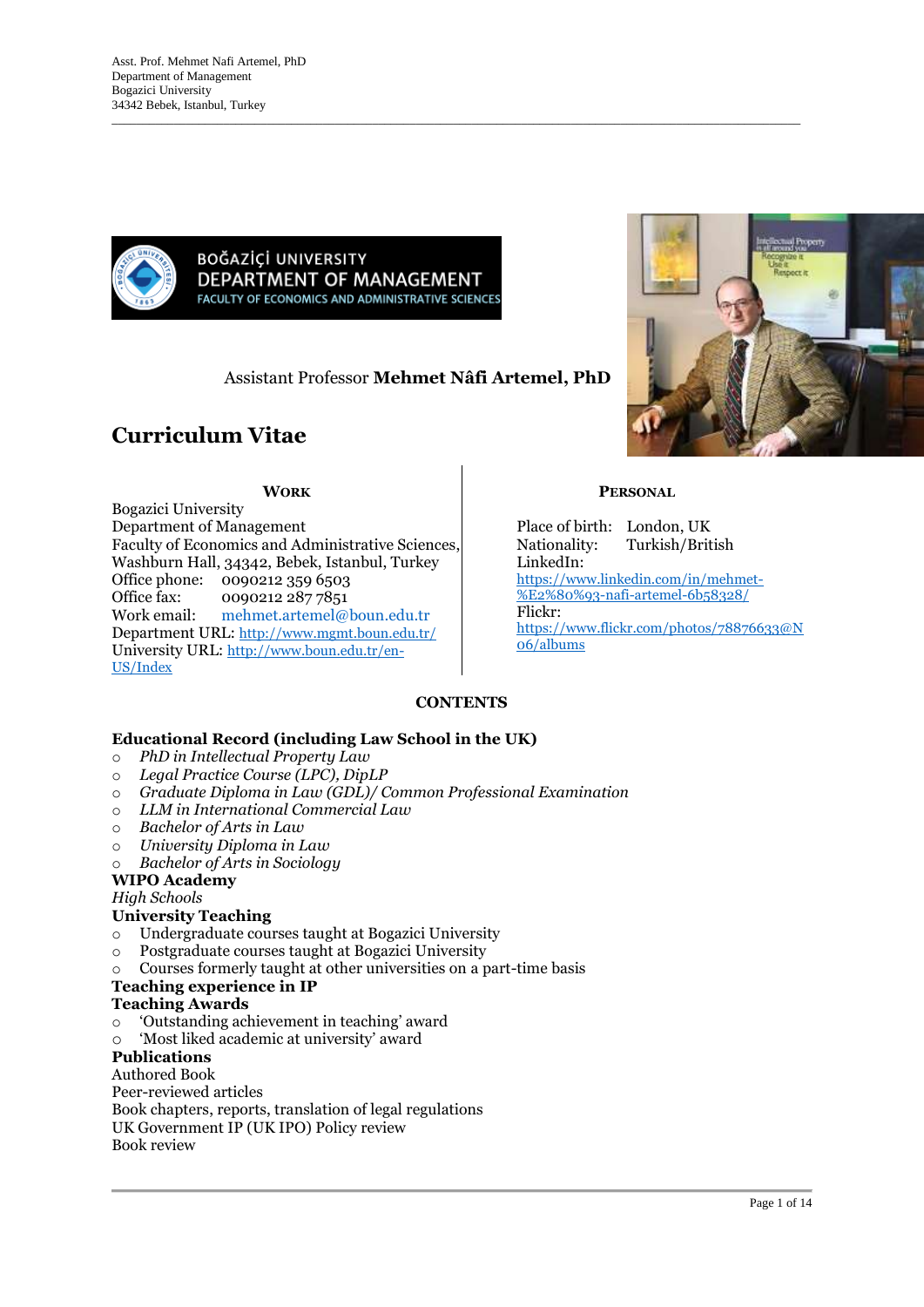Contributions to or references in specialist Intellectual Property Blogs

Contributions to specialist UK IP Blogs

Contributor to specialist Turkish IP Blog (fikrimulkiyet.com)

**Work and assignments conducted for and on behalf of the World Intellectual Property Organization (WIPO) of the United Nations**

o 2017: Listed on the Roster of IP Experts by the WIPO Academy IP Expert service

# **International achievements in IP**

# **Training of Trainers**

- o Azerbaijani Intellectual Property (IP) Academy (May 2017)
- o Georgian Intellectual Property (IP) Academy (December 2016)
- o Azerbaijani Intellectual Property (IP) Academy (September 2016)
- o Azerbaijani Intellectual Property (IP) Academy (December 2015)

#### **Country Expert**

# *Intellectual Property Teaching in Countries in Transition*

- *Model Intellectual Property Policy for Universities and Research Institutions* WIPO Inter-Regional Conference on Teaching Intellectual Property (IP) in Countries in
- Transition (May 2012, Istanbul, Turkey)
- o WIPO Inter-Regional Symposium on Teaching Intellectual Property in Countries in Transition (August 2011, Astana, Kazakhstan)
- o WIPO Inter-Regional Symposium on Teaching Intellectual Property in Countries in Transition (May 2010, Sofia, Bulgaria)
- o WIPO Inter-Regional Symposium on Teaching Intellectual Property in Universities in Countries in Transition (June 2009, Cracow, Poland)

# **Official Engagements and Invitations as IP Expert**

- o Techno-Initiative Capital Support Program (January 2014, Ankara, Turkey)<br>
o Global Technology Impact Forum (January, 2012, Geneva, Switzerland)
- 
- o Global Technology Impact Forum (January, 2012, Geneva, Switzerland) National Conference on Removing Impediments to Technology Transfer Between Publicly Funded Research Institutes and the Industry (June, 2011, Jerusalem, Israel)
- o WIPO National Conference on Teaching Intellectual Property in Universities: Status, Goals, Specialization, Purpose and Methods (November 2011, Sofia, Bulgaria)
- o WIPO Regional Workshop on Intellectual Property Management and Successful Technology Licensing (STL) for Universities (June, 2008, Szeged, Hungary)
- o University Intellectual Property Coordinator (UIPC) by WIPO (2006)
- o WIPO Regional Workshop on Searching of IP Information for University IP Coordinators: Community Assistance for Regional Development and Restructuring and Stabilisation (June 2006, Skopje, Macedonia)

#### **IP related administrative responsibilities at University General administrative responsibilities at University**

# **Personal interests**

- o *Published author of a fiction novel*
- o *History articles in English*
- o *History articles In Turkish*
- o *Book chapter (tribute)*

# **Sworn official legal translator**

# **Official assignments on behalf of Ministries**

- o Istanbul Cultural Workshop [**İstanbul Kültür Çalıştayı**], Working Committee Member, May 2018
- o Eleventh 5-year Development Plan' for Turkey, Special Expert Commission (2019-2023), October 2017–March 2018 [**On birinci 5 yıllık Kalkınma Planı Fikri Haklar Özel İhtisas Komisyonu**]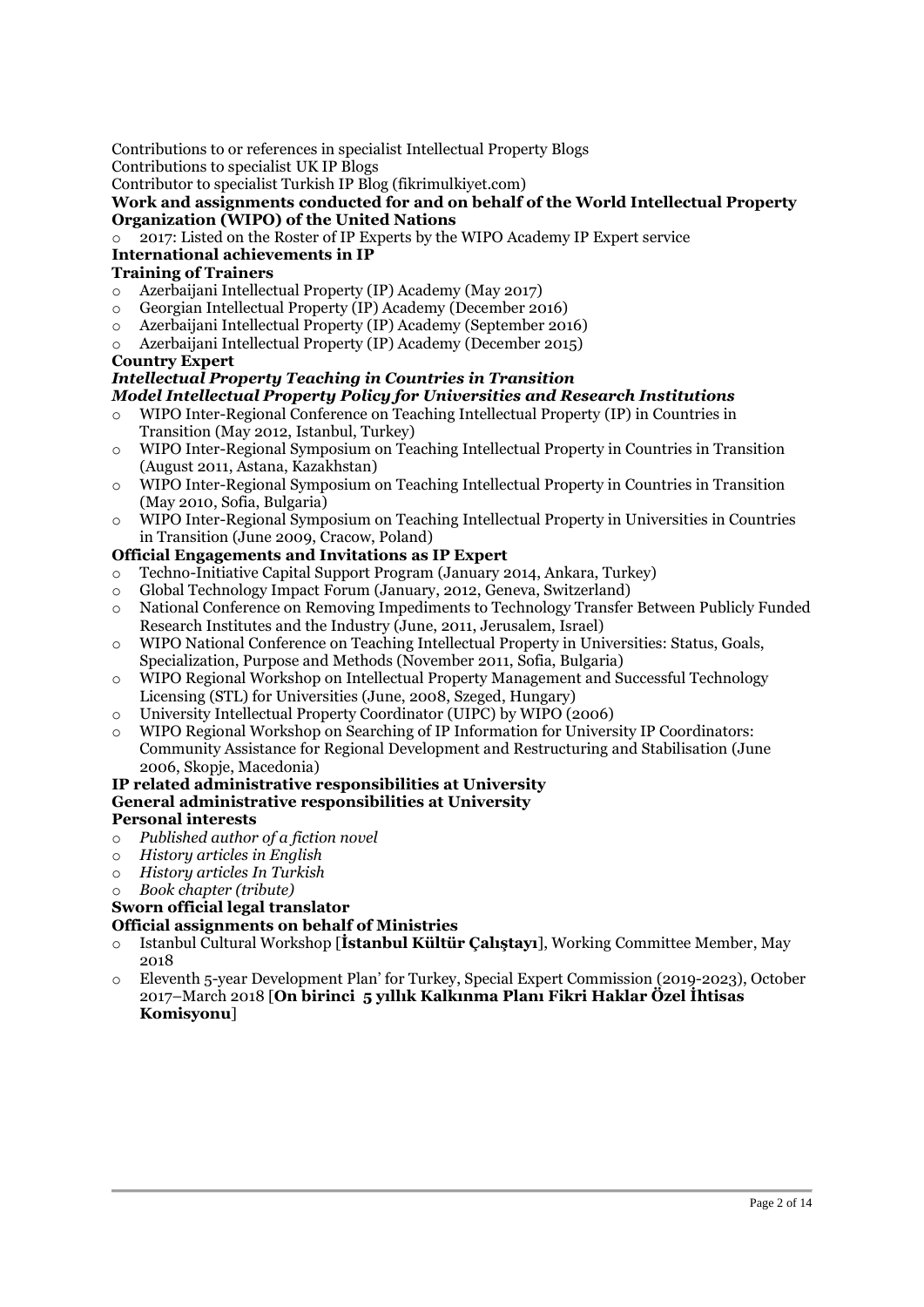#### **Educational Record (including Law School in the UK)**

#### **PhD in Intellectual Property Law (1995 -2002):**

- o I obtained my PhD degree in the field of Intellectual Property Law at the Centre for Research and Practice in European Law under the Law Faculty at Istanbul University in Turkey. In 1995, I remained in Turkey for one year in order to complete the required courses. Having passed the oral examination prior to writing the thesis, I returned once again to the UK. I then returned to Istanbul in 2000 to complete and submit my thesis.
- The title of my doctoral thesis is entitled 'The Merchandising of Fictional Characters from a comparative perspective in English and Turkish Law'.
- $\circ$  The thesis was written and submitted in the Turkish language, as is required by Istanbul University. My supervisor was Professor Ünal Tekinalp who was the Director of the Centre at the time. Professor Tekinalp happens also to be the Chair of the Parliamentary Legal Commission that was responsible for drafting the new Turkish Commercial Code, which was enacted in 2012.
- o The complete text of the thesis can be accessed through: https://www.researchgate.net/publication/318753581\_Ingiliz\_Hukuku%27nda\_Kurgusal\_Karakt erlerin\_Urunlendirilmesi\_ve\_Turk\_Hukuku\_ile\_bir\_Karsilastirma\_Denemesi)

# **Legal Practice Course (LPC), DipLP, 1997-1999:**

Formerly referred to as the 'Law Society Finals', the 'Postgraduate Diploma in Legal Practice' is the final vocational stage of training in law to become a solicitor in England and Wales. I studied at the University of Hertfordshire's St. Albans campus, England.

#### **Graduate Diploma in Law (GDL)/ Common Professional Examination (1990-1991):**  University of Wolverhampton, England; Graduated in 1991

# **LLM in International Commercial Law (1989-1991):**

University of Kent, Canterbury, England; Graduated in 1991;

LLM dissertation on 'EU Merger Policy'; Dissertation supervised by late Professor and Barrister, and former Director of the Intellectual Property Institute in London Professor John N. Adams who published the first book on the law of 'character merchandising' in the UK.

#### **Bachelor of Arts in Law (1987-1989):**

University of Kent, Canterbury, England; Graduated in 1989 with Class Two Division One (2.1) I completed the standard 3 year BA Law degree programme in 2 years

#### **University Diploma in Law (1987-1988):**

University of Kent, Canterbury, England; Graduated in 1987 with 'Merit'

#### **Bachelor of Arts in Sociology (1984-1987):**

University of Kent, Canterbury, England; Graduated in 1987 with Class Two Division Two (2.2)

#### **WIPO Academy**

#### *Certificates in Intellectual Property Law from WIPO Academy:*

While working on a full-time basis as a lecturer in law (which was at the time confined to the courses on "Introduction to Law" and "Business Law", I enrolled on and completed the 'Advanced Courses in a range of fields in Intellectual Property law offered by the World Intellectual Property Organization (WIPO) Academy's online distance learning. I successfully passed all exams, having taken all of those listed below at the same time in **2009**. Each course lasted for approximately 3 months:

- o Advanced Course on Trademarks, Industrial Designs and Geographical Indications
- o Advanced Course on Copyright and Related Rights
- o Advanced Course on Electronic Commerce and Intellectual Property
- o Advanced Course on Biotechnology and Intellectual Property
- o Advanced Course on Patents
- o Advanced Course on Patent Information Search
- o Advanced Course on the Basics of Patent Drafting

#### *High Schools:*

Canterbury College, Canterbury, Kent (A levels); The French Lycée in London (Lycée Français Charles de Gaulles de Londres), England.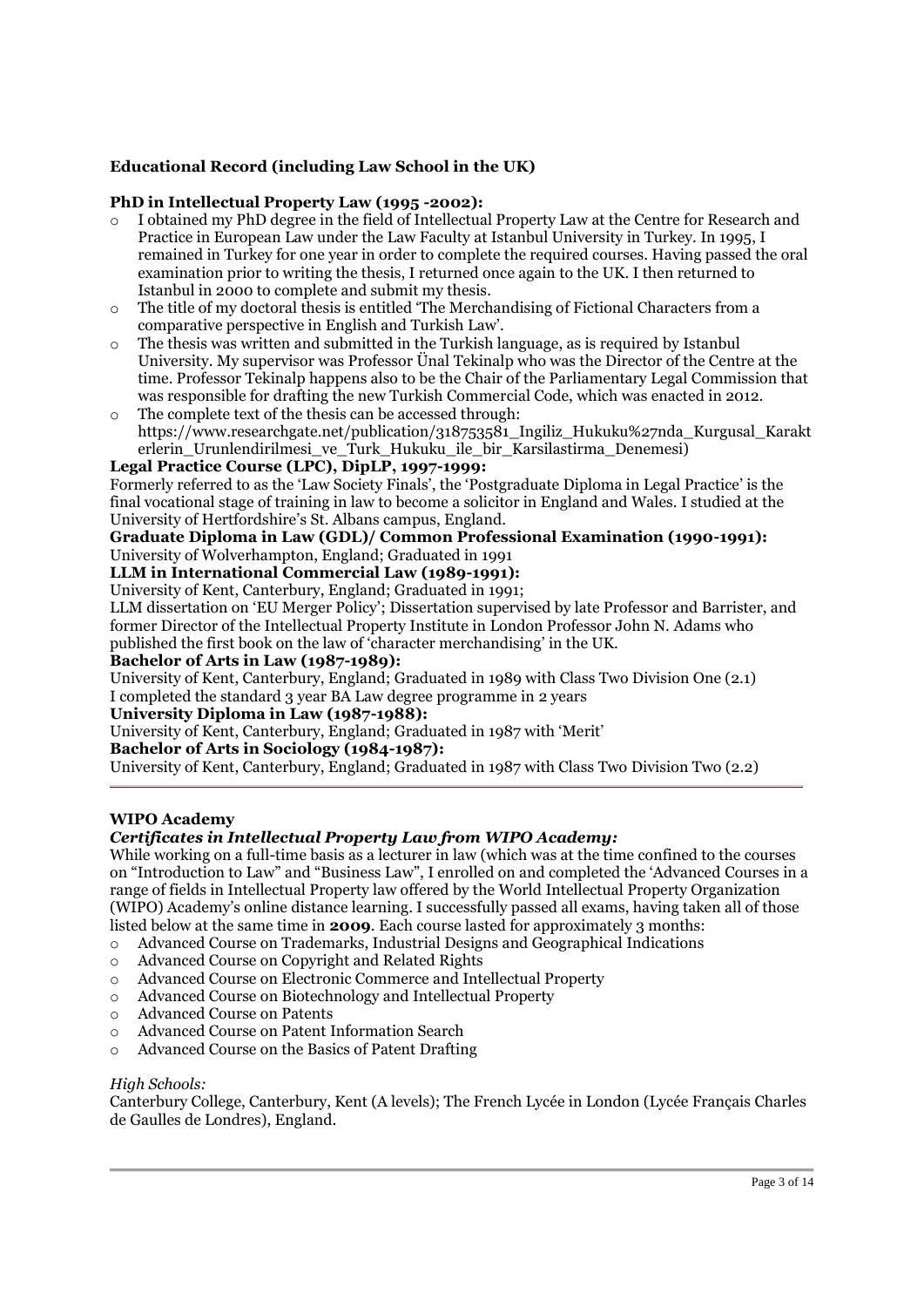#### **University teaching:**

I have been working as a full-time lecturer in the Department of Management at Bogazici since the spring term of 2003. In 2005 I was appointed as Assistant Professor. The medium of instruction at Bogazici University is English.

#### *Undergraduate courses taught at Bogazici University (in English):*

- o Legal Aspects of Intellectual Property Management
- $\circ$  Introduction to Law in English to all Faculty students comprising students from the Management, Political Science and International Relations, as well as from the Economics Departments
- o Introduction to Law for Foreign Students
- o Business Communications
- o Business Law

#### *Postgraduate courses taught at Bogazici University (in English):*

- o Engineering and Technology Management Executive Programme: "ETM 532-Legal Issues in Engineering and Technology Management")
- o Executive MBA courses: ADEX 587-Legal Issues in Advertising and Merchandising" and "ADEX 58–F Protection of Innovative Business Ideas, Products and Services"

#### *Courses formerly taught at other universities on a part-time basis (in English):*

- o Legal English Terminology (Yeditepe University, Faculty of Law)
- $\circ$  Administrative Law (travelled to Cyprus every fortnight to teach for two days of the week); (University of Lefke, Cyprus)

#### **Teaching experience in IP**

- $\circ$  Proposed, designed and and offered the first IP course at Bogazici University:
- o I designed and prepared the first and only undergraduate course in IP, designed particularly with non-law students in mind, which is entitled 'Legal Aspects of Intellectual Property Management' (Course code: AD 462.01). I offer the course in the spring term of each academic year as an elective course to senior standing students. I first offered this course under 'Special Topics in Management', prior to having the IP course approved under its current title by the Department, Faculty and finally the University Senate.
- $\circ$  I offer a slightly advanced version of the course to postgraduate students and executive level students, which consist of mid to high level managers and who attend the professional MA (as an elective course on the Engineering and Technology Management Executive Programme under the title of "ETM 532-Legal Issues in Engineering and Technology Management") and Executive MBA courses (as electives under the title of "ADEX 587-Legal Issues in Advertising and Merchandising" and "ADEX 58 – F Protection of Innovative Business Ideas, Products and Services" at Bogazici University.

#### **Teaching Awards:**

#### **'Outstanding achievement in teaching' award (2017):**

- o I received an award for 'Outstanding Achievement in Teaching' achievement at the graduation ceremony of June 2017 based on both terms for the academic year of 2016/2017-1 (fall term) and 2016/2017-2 (spring term), which coincided with the 150th graduation ceremony.
- o The criteria for the award included "performance evaluation results" that are submitted confidentially by students who are enrolled on my courses through the online system.
- $\circ$  The Department subsequently nominates the lecturer in question for approval by the faculty of the Department, followed by the Faculty of Economics and Administrative Sciences and the University Senate.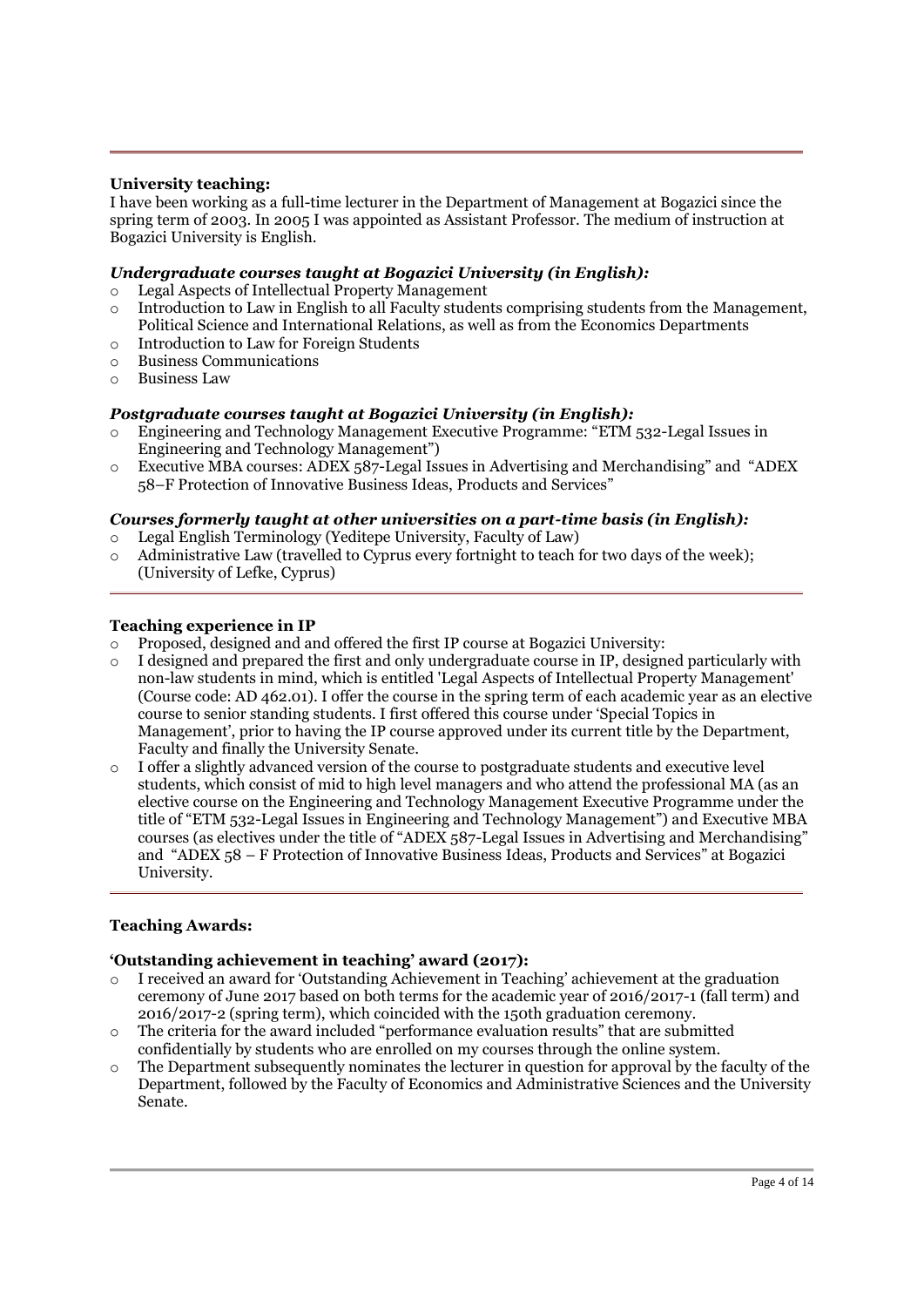$\circ$  The outcome is submitted for the recognition and endorsement of the Rector and that of the University Foundation.

#### **'Most liked academic at university' award (2016):**

- o In 2016 I was awarded the "Most liked Academic" award, which was held for the first time by the University Student Representative Council in its history.
- $\circ$  Unlike the above mentioned award for "Outstanding Achievement in Teaching Award", the sole criterion for this award were based entirely upon the number of votes that were cast exclusively in accordance with the personal preference and choice of the University's entire student population.
- There were several categories for "Most Liked" awards including the most liked alumnus, personnel, student club, sports club, animal companion on campus, cafeteria as well as the one for which I happened to be nominated by students.
- $\circ$  The winner in each category was determined in accordance with the highest number of votes by students.
- $\circ$  For related news (in Turkish) please see the University's official news portal at: <http://haberler.boun.edu.tr/tr/haber/bogazicinin-en-sevilenlerine-buaksamda-odulleri-sunuldu>

# **Publications**

*Authored Book:*

- o Biosafety/Biosecurity Law,
- o Legal Yayincilik, October 2014, Istanbul
- o <http://www.legalkitabevi.com/mehmet-nafi-artemel/biyoguvenlik-hukuku-.htm>
- o Biyogüvenlik Hukuku: Genetik Yapısı Değiştirilmiş Organizmaların (GDO) Araştırma-Geliştirme ve Ticarî Amaçlı Kullanımı; Avrupa Birliği Mevzuatı ile Karşılaştırmalı, Legal Yayıncılık, October 2014, Istanbul.
- $\circ$  The book is the first law book that is exclusively devoted to the current legislation governing biosafety and genetically modified organisms in Turkey from a comparative perspective with the latest regulatory measures in the EU.
- o The title of the book might be translated as follows: Biosafety Law: Genetically Modified Organisms (GMO) for Research and Development and Commercial Purposes; In comparison with the EU Biosafety Legislation
- o Publication URL : [http://www.legalkitabevi.com/mehmet-nafi-artemel/biyoguvenlik-hukuku-](http://www.legalkitabevi.com/mehmet-nafi-artemel/biyoguvenlik-hukuku-.htm) [.htm](http://www.legalkitabevi.com/mehmet-nafi-artemel/biyoguvenlik-hukuku-.htm)

*Peer-reviewed articles:*

- o Genetiği Değiştirilmiş Yem ile Beslenen Hayvanlardan Elde Edilen Ürünlerin Avrupa Birliği ve Türk Biyogüvenlik Hukukunda Onay ve Etiketleme Şartlarından Muaf Olması (Exemption of Products Obtained from Animal Feed with Genetically Modified Fodder from the Approval and Labeling Requirements of the European Union and Turkish Biosafety Laws), Artemel, Mehmet Nafi, İstanbul Aydın Üniversitesi, Hukuk Fakültesi Dergisi, 151-168, Yıl 2 Sayı 2 – 2016; [https://www.academia.edu/34021911/Geneti%C4%9Fi\\_De%C4%9Fi%C5%9Ftirilmi%C5%9F\\_Ye](https://www.academia.edu/34021911/Geneti%C4%9Fi_De%C4%9Fi%C5%9Ftirilmi%C5%9F_Yem_ile_Beslenen_Hayvanlardan_Elde_Edilen_%C3%9Cr%C3%BCnlerin_Avrupa_Birli%C4%9Fi_ve_T%C3%BCrk_Biyog%C3%BCvenlik_Hukukunda_Onay_ve_Etiketleme_%C5%9Eartlar%C4%B1ndan_Muaf_Olmas%C4) [m\\_ile\\_Beslenen\\_Hayvanlardan\\_Elde\\_Edilen\\_%C3%9Cr%C3%BCnlerin\\_Avrupa\\_Birli%C4%9Fi](https://www.academia.edu/34021911/Geneti%C4%9Fi_De%C4%9Fi%C5%9Ftirilmi%C5%9F_Yem_ile_Beslenen_Hayvanlardan_Elde_Edilen_%C3%9Cr%C3%BCnlerin_Avrupa_Birli%C4%9Fi_ve_T%C3%BCrk_Biyog%C3%BCvenlik_Hukukunda_Onay_ve_Etiketleme_%C5%9Eartlar%C4%B1ndan_Muaf_Olmas%C4) ve\_T%C3%BCrk\_Biyog%C3%BCvenlik\_Hukukunda\_Onay\_ve\_Etiketleme\_%C5%9Eartlar%C4 [%B1ndan\\_Muaf\\_Olmas%C4](https://www.academia.edu/34021911/Geneti%C4%9Fi_De%C4%9Fi%C5%9Ftirilmi%C5%9F_Yem_ile_Beslenen_Hayvanlardan_Elde_Edilen_%C3%9Cr%C3%BCnlerin_Avrupa_Birli%C4%9Fi_ve_T%C3%BCrk_Biyog%C3%BCvenlik_Hukukunda_Onay_ve_Etiketleme_%C5%9Eartlar%C4%B1ndan_Muaf_Olmas%C4)
- o "Patent Data Visualization: A Regional Study", Akkucuk, Ulas; Artemel, Mehmet Nafi, International Journal of Research in Business & Social Science, 5(3), 2016: 66-79, April 2016, doi: [http://dx.doi.org/10.20525/ijrbs.v5i3.358:](http://dx.doi.org/10.20525/ijrbs.v5i3.358)[http://www.ssbfnet.com/ojs/index.php/ijrbs/article/vi](http://www.ssbfnet.com/ojs/index.php/ijrbs/article/view/358) [ew/358](http://www.ssbfnet.com/ojs/index.php/ijrbs/article/view/358)
- $\circ$  "Retrospective entitlement to exploitation rights of joint owners in cinematographic works unconstitutional", Journal of Intellectual Property Law & Practice (2012) 7 (10): 711-713, Oxford University Press. doi: 10.1093/jiplp/jps126; First published online: August 24, 2012 <http://jiplp.oxfordjournals.org/content/7/10/711.full.pdf>
- "The Turkish Council of State orders a stay on the importation of GMOs", Journal of Intellectual Property Law & Practice (2012) 7 (6): 403-405, Oxford University Press. doi: 10.1093/jiplp/jps052; First published online: April 24, 2012 <http://jiplp.oxfordjournals.org/content/7/6/403.full.pdf>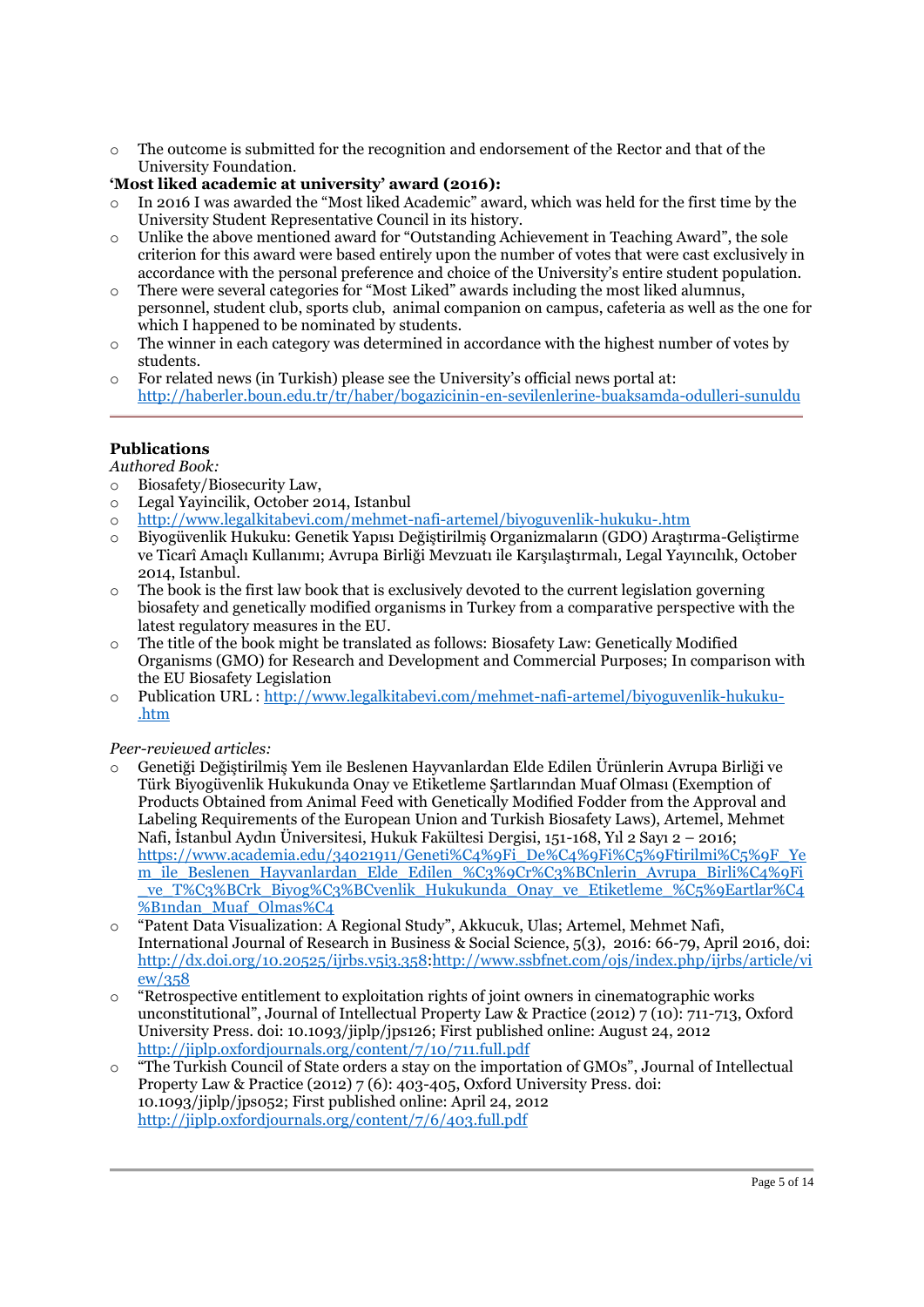- o "The Authorisation Regime for GM Food and Feed in Turkey under the New GMO Legislation: The Simplified Procedure Proves Simply Too Irresistible for Applicants", Bio-science Law Review, Lawtext Publishing, Witney, Oxfordshire, January 2012, 12 (1), ISSN: 1365-8867, pp.8 – 19. <http://www.lawtext.com/lawtextweb/default.jsp?PageID=2>
- "Scotch Whisky': the first Turkish geographical sign of non-Turkish origin?", Journal of Intellectual Property Law & Practice (2011) 6 (5): 290-292, Oxford University Press. doi: 10.1093/jiplp/jpr023; First published online: March 10, 2011 <http://jiplp.oxfordjournals.org/content/6/5/290.full.pdf>
- "Turkish legislation on GMOs and the Biosafety Council takes effect", Journal of Intellectual Property Law & Practice, (2011) 6 (3): 152-154, Oxford University Press.doi: 10.1093/jiplp/jpq201 First published online: January 18, 2011 <http://jiplp.oxfordjournals.org/content/6/3/152.full.pdf>
- o "Long-awaited Turkish Biosafety Law finally enacted in March 2010", Journal of Intellectual Property Law & Practice (2010) 5 (7): 492-494, Oxford University Press. doi: 10.1093/jiplp/jpq064 First published online: June 3, 2010 <http://jiplp.oxfordjournals.org/content/5/7/492.full.pdf>
- $\circ$  "The regulatory framework for foreign investment in Turkey", (with Prof. Arslan Kaya), Amicus Curiae, Journal of the Society for Advanced Legal Studies, September/October 2004, Issue 55. doi: [http://dx.doi.org/10.14296/ac.v2004i55.1074;](http://dx.doi.org/10.14296/ac.v2004i55.1074) <http://journals.sas.ac.uk/amicus/article/view/1074/957>

# **Book chapters, reports, translation of legal regulations:**

o Book chapters (advertising law): Advertising in Turkey from the Perspective of its Economic and Societal Impact (in Turkish; original title: Ekonomik ve Toplumsal Etkileri Açısından Türkiye'de Reklamcılık – to which I contributed by writing 3 chapters on the law of advertising in Turkey), M. Dilber, I.H. Eraslan, M.N. Artemel, Fatih Üniversitesi Yayınları (ISBN 978-975-303-112-7), Istanbul 2012.

[https://books.google.com.tr/books/about/Ekonomik\_ve\_toplumsal\_etkileri\_a%C3%A7%C4%B1  $s\%C_4\%B_1n.html$ ?id=Ah2atgEACAAJ&redir\_esc=y]

- o World Bank Reports: Doing Business in 2006: Creating Jobs, published in September 2005 by the World Bank ISBN: 0-8213-5749-2; Doing Business in 2005: Removing Obstacles to Growth, published in September 2004 by Oxford University Press; Doing Business in 2004: Understanding Regulation, published October 2003 by Oxford University Press.
- o Translation of the former Turkish Patent Legislation: Turkish Legislative Decree No. 551 on the Protection of Patent Rights, Annales de la Faculté de Droit d'Istanbul,Tome XXXI, No.47, May 1997; (http://www.journals.istanbul.edu.tr/iuafdi/article/view/1023006420/1023005944)My PhD supervisor Professor Unal Tekinalp requested that I translate the above Decree which was adopted by the Council of Ministers in 1995, at the time when Turkey joined the EU Customs. All other IP related former legislation were harmonized with that of the EU and came into effect through legislative degrees in order to meet the deadline laid down by the EU. I spent 8 months at the Institute of Advanced Legal Studies in London and another 6 months in Istanbul to review, edit the translation with commentaries and criticisms that accompanied the text in English. The text of the Decree consists of 135 Articles and a number of amended Articles that were subsequently made. The length of the translated Decree spans 78 pages in the Journal (pp. 267 – 345). The 4 pages long "Translator's Notes" section includes my notes, commentary, criticisms and suggestions;

# **UK Government IP (UK IPO) Policy review:**

- o United Kingdom Intellectual Property Office's IP Guide IP Policy review (United Kingdom Intellectual Property Office's New Guide): "Intellectual Asset Management for Universities": The new guide by IPO UK – review, IPso Jure, 15 August 2011; (http://ipsojure.blogspot.com/2011/08/intellectual-asset-management-for.html).
- "IPso Jure intellectual property blog: "Intellectual Asset ...I am delighted to be able to publish a review of the IPO's recent publication by my good friend MehmetArtemel from Istanbul - who knows much more about the ..."
- $\circ$  I wrote a 15-page long review where I also added a "road map" of my own initiative as a suggestion.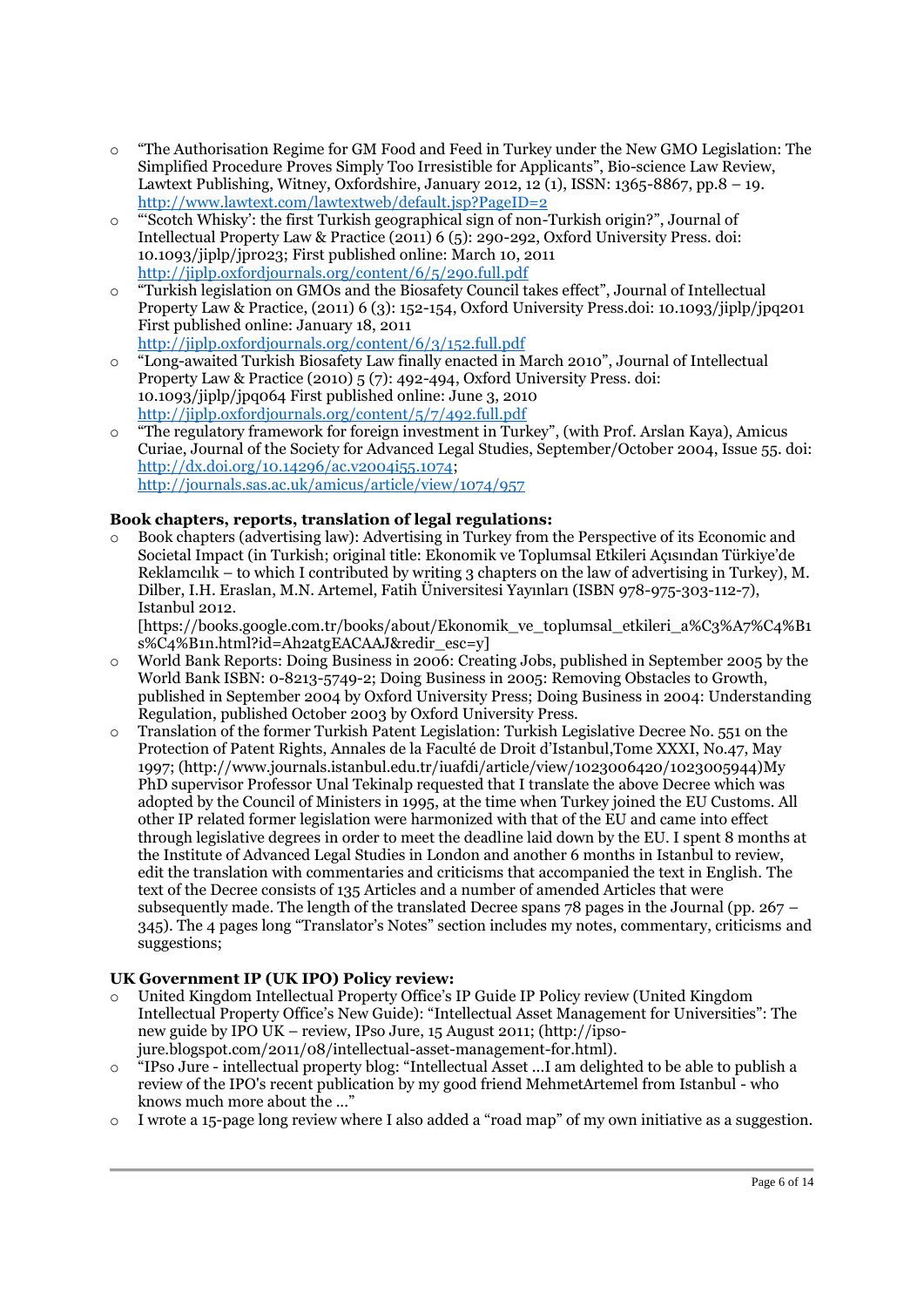- o Reference was made to my review in IPKat:
- o The IPKat: Wednesday whimsies
- o Aug 17, 2011 Around the weblogs. The IPKat's Turkish friend and scholar, Mehmet Artemel, has given a pretty thorough review of the UK Intellectual Property ... [http://ipkitten.blogspot.com.tr/2011/08/wednesday-whimsies\\_17.html](http://ipkitten.blogspot.com.tr/2011/08/wednesday-whimsies_17.html)

#### **Book review**

- o Intellectual Property Law and Practice in Israel, Eran Liss, Dan Adin, Oxford University Press, 2012; IPso Jure, 24 October 2012;
- I was requested to write a review on the book that had just been published and launched as the definitive and most comprehensive book on IP law and practice in Israel to date. I eventually completed my review which extended to 19 pages and was published by Peter Groves on his specialist IP Blog, IPso Jure, 24 October 2012; (http://ipso-jure.blogspot.com/2012/10/guestbook-review-intellectual-property.html).
- $\circ$  Special reference has been made to my review in particular together with a quote at the end of my long review by the Oxford University Press as may be seen under "Reviews and Awards" for the book: [https://global.oup.com/academic/product/intellectual-property-law-and-practice-in](https://global.oup.com/academic/product/intellectual-property-law-and-practice-in-israel-9780199917419?cc=ru&lang=en&)[israel-9780199917419?cc=ru&lang=en&#](https://global.oup.com/academic/product/intellectual-property-law-and-practice-in-israel-9780199917419?cc=ru&lang=en&)

#### **Contributions to or references in specialist Intellectual Property Blogs:**

- o **Big Mac Ticaret Markası İptal Oldu! (with Attorney Gamze Gedikli), 2 Nisan 2019;**  <https://fikrimulkiyet.com/big-mac-ticaret-markasi-iptal-oldu/>
- o **Avrupa Birliği'nin İlk 'Korsan ve Taklit Ürün Gözlem Listesi' Yayınlandı!, 7 Ocak 2019;** [https://fikrimulkiyet.com/avrupa-birliginin-ilk-korsan-ve-taklit-urun-gozlem-listesi](https://fikrimulkiyet.com/avrupa-birliginin-ilk-korsan-ve-taklit-urun-gozlem-listesi-yayinlandi-2/)[yayinlandi-2/](https://fikrimulkiyet.com/avrupa-birliginin-ilk-korsan-ve-taklit-urun-gozlem-listesi-yayinlandi-2/)

#### **Contributions to specialist UK IP Blogs:**

o **IP Finance: "Exploiting academic IP in Turkey and beyond", June 2, 2013** "Jun 2, 2013 - The following guest post is a report from Turkish scholar Mehmet Artemel on this year's event: "The theme and content for this year's conference ..."

<http://www.ip.finance/2013/06/exploiting-academic-ip-in-turkey-and.html>

o **The IPKat: "Wednesday whimsies", May 22, 2013** 

"May 22, 2013 - Turkish academic and katfriend Mehmet Artemel has been busily spreading ...Conference on Managing Intellectual Property in Universities is about to ... As before, the venue is the Bogazici University, Istanbul, and the event ..." [http://ipkitten.blogspot.com/2013/05/wednesday](http://ipkitten.blogspot.com/2013/05/wednesday-whimsies_22.html)whimsies 22.html

#### o **IPso Jure: "Guest book review: Intellectual Property in Israel", October 24, 2012** Guest book review: Intellectual Property in Israel - IPso Jure - blogger

https://ipso-jure.blogspot.com/2012/.../guest-book-review-intellectual-property.html?...

"I am delighted to present a review of Intellectual Property Law and Practice in Israel by Eran Liss and Dan Adin, Oxford University Press, 2012), a guest post by my good friend Mehmet Artemel, of Bogazici ..... Posted by Peter Groves at 12:10."

<https://ipso-jure.blogspot.com.tr/2012/10/guest-book-review-intellectual-property.html?m=0>

# o **The IPKat: "Wednesday whimsies", August 17, 2011**

"Aug 17, 2011 - Around the weblogs. The IPKat's Turkish friend and scholar, Mehmet Artemel, has given a pretty thorough review of the UK Intellectual Property ..." [http://ipkitten.blogspot.com.tr/2011/08/wednesday-whimsies\\_17.html](http://ipkitten.blogspot.com.tr/2011/08/wednesday-whimsies_17.html)

#### o **Ipso Jure: "Intellectual Asset Management for Universities": The new guide by IPO** guest posting by Mehmet Artemel, Bogazici University, Istanbul, **August 15, 2011**

IPso Jure - intellectual property blog: "Intellectual Asset ...

ipso-jure.blogspot.com/2011/08/intellectual-asset-management-for.html "I am delighted to be able to publish a review of the IPO's recent publication by my good friend MehmetArtemel from Istanbul - who knows much more about the ..."

<http://ipso-jure.blogspot.com.tr/2011/08/intellectual-asset-management-for.html>

o **The IPKat: More Wednesday Whimsies, November 30, 2011**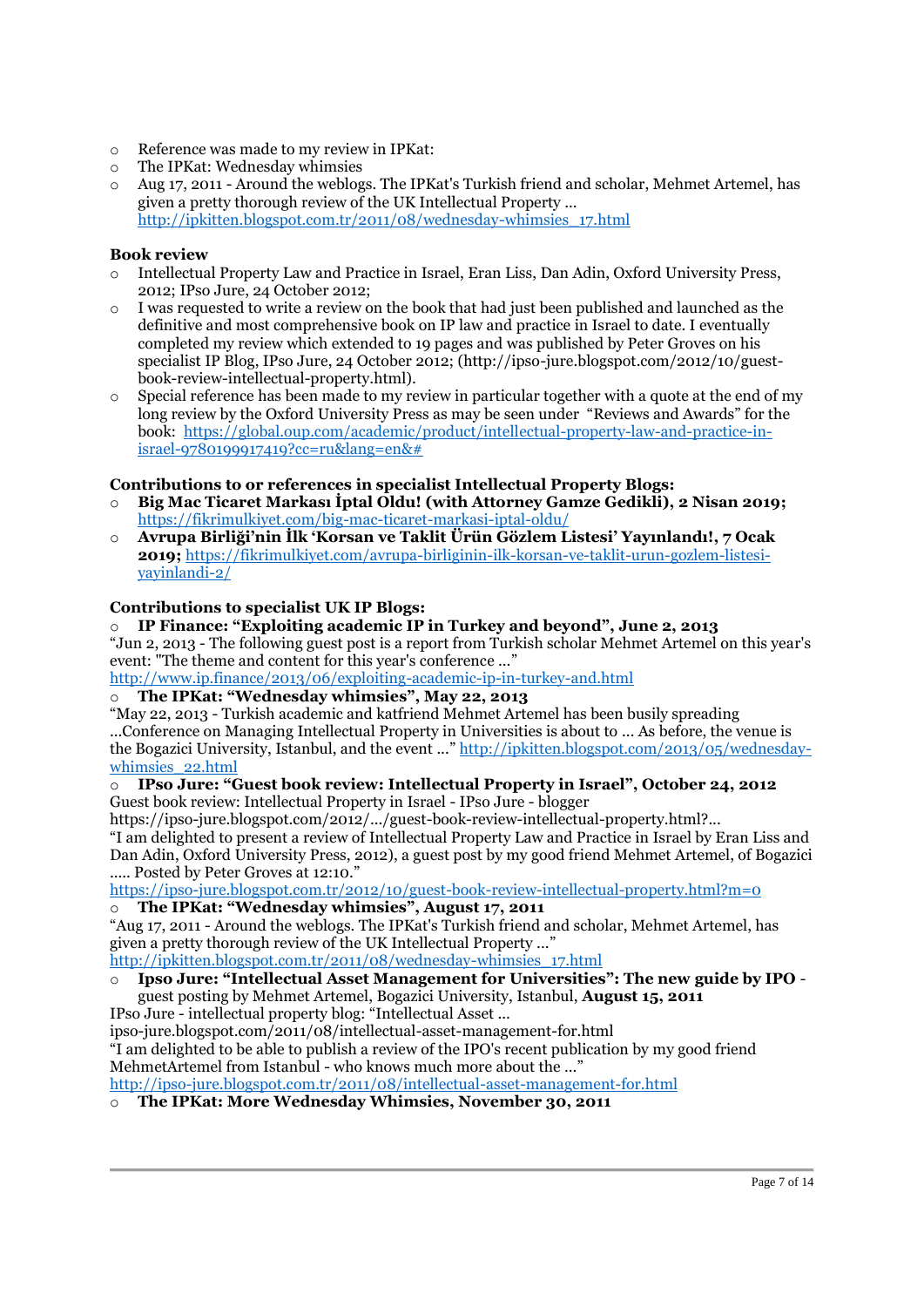"Nov 30, 2011 - From the IPKat's Turkish friend Mehmet Artemel comes information about the adventures of Hello Kitty, who found herself transformed into a ..." <http://ipkitten.blogspot.com.tr/2011/11/more-wednesday-whimsies.html>

#### **Work and assignments conducted for and on behalf of the World Intellectual Property Organization (WIPO) of the United Nations**

## **2017: Listed on the Roster of IP Experts by the WIPO Academy IP Expert service**

#### **International achievements in IP**

- Since 2006, I have been involved in many events that were organised by WIPO.
- o I established the first IP Management Unit at University in 2009 under WIPO's mandate.
- o I worked as an expert for WIPO on the preparation of the 'IP Teaching Tool' for Countries in Transition.

#### **Training of Trainers**

Since 2015, I have been asked by WIPO Academy to deliver training programmes in line with their own internal training format for the "Training of Trainers" in National IP Academies ("Start-up Academies Project"). Assignments are listed below in reverse chronological order. For further information about "Start-up Academies" and the countries involved please see WIPO's website at[: http://www.wipo.int/academy/en/news/2016/news\\_0009.html](http://www.wipo.int/academy/en/news/2016/news_0009.html)

# **Azerbaijani Intellectual Property (IP) Academy**

#### **2017, May 15 to 19**

- o Training of Trainers of the **Azerbaijani Intellectual Property (IP) Academy**
- Module 3: Teaching Selected Topics of IP to the Private Sector, Baku, Azerbaijan
- o Taught as one of two lecturers on Module 3 of the "Training of Trainers of the Azerbaijani Intellectual Property (IP) Academy", held in Baku (May 15 to 19, 2017), which was organized by the World Intellectual Property Organization (WIPO) and the State Committee for Standardization, Metrology and Patent of the Republic of Azerbaijan.
- $\circ$  The 5-day training was given to the same small group of national professionals previously identified by the State Committee for Standardization, Metrology and Patent of the Republic of Azerbaijan to become trainers of the Azerbaijani IP Training Academy
- o For photographs of the event please see: <https://www.flickr.com/photos/78876633@N06/albums/72157688295347916>

# **Georgian Intellectual Property (IP) Academy**

#### **2016, December 19 to 23**

- o Training of Trainers of the **Georgian Intellectual Property (IP) Academy**
- o Module 2: Basic Teaching Methodologies, Tbilisi, Georgia
- o Taught as one of three lecturers on Module 2 of the "Training of Trainers of the Georgian Intellectual Property (IP) Academy", held in Tbilisi (December 19-23, 2016), which was organized by the World Intellectual Property Organization (WIPO) and National Intellectual Property Centre of Georgia (SAKPATENTI).
- The objective of the 5 day training was to equip the predefined trainers of the National Intellectual Property Centre of Georgia with the necessary knowledge and skills to later train specifically targeted audiences.
- o For photographs of the event please see: <https://www.flickr.com/photos/78876633@N06/albums/72157685523262622>

# **Azerbaijani Intellectual Property (IP) Academy**

#### **2016, September 19 to 23**

- o Training of Trainers of the Azerbaijani Intellectual Property (IP) Academy
- o Module 2: Applied Teaching Methodologies, Baku, Azerbaijan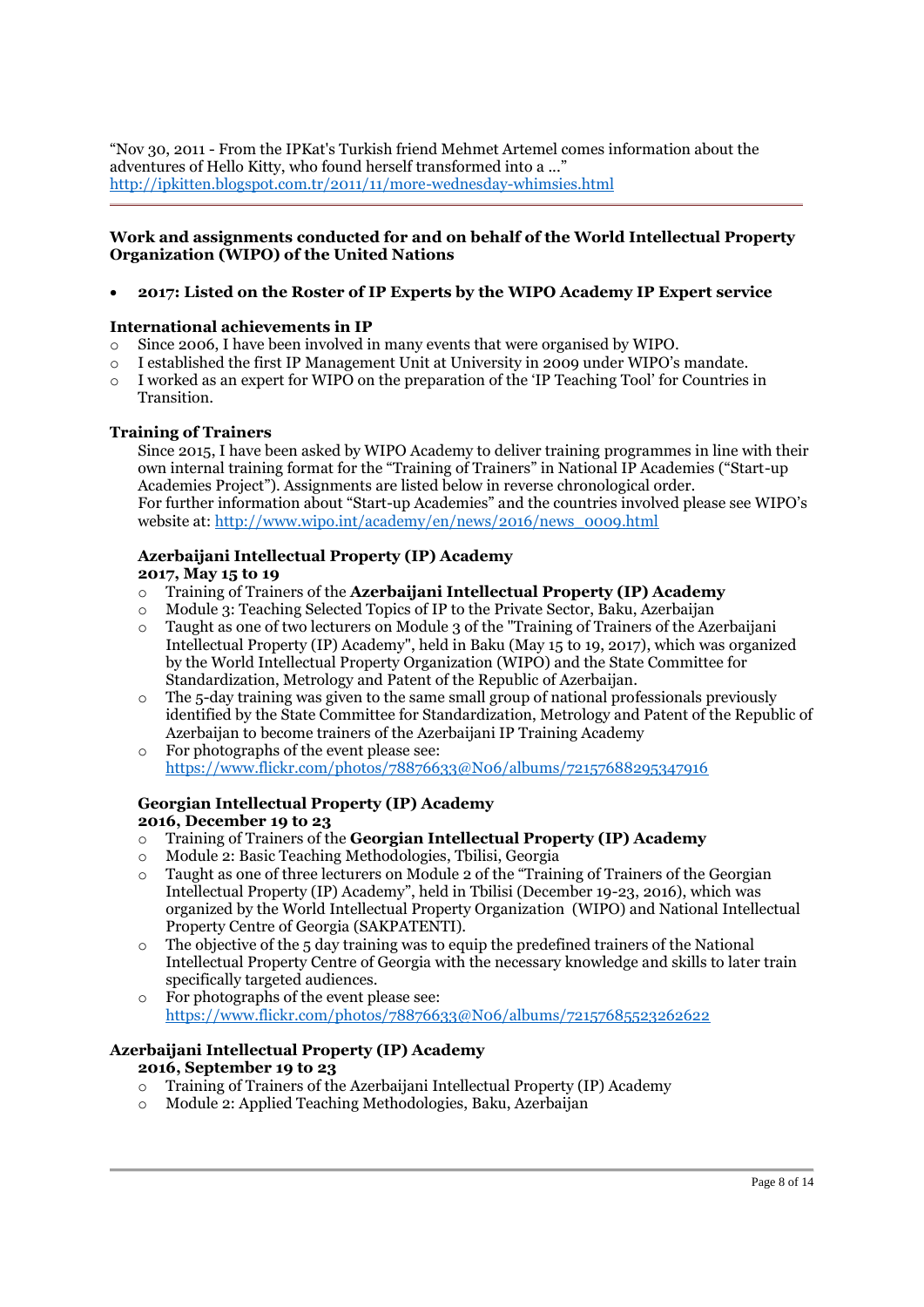- $\circ$  Taught as one of two lecturers on Module 2 of the "Training of Trainers of the Azerbaijani Intellectual Property (IP) Academy", held in Baku (September 19 to 23, 2016), which was organized by the World Intellectual Property Organization (WIPO) and the State Committee for Standardization, Metrology and Patent of the Republic of Azerbaijan.
- o The 5-day training was given to a small group of national professionals previously identified by the State Committee for Standardization, Metrology and Patent of the Republic of Azerbaijan to become trainers of the Azerbaijani IP Training Academy
- o For photographs of the event please see: <https://www.flickr.com/photos/78876633@N06/albums/72157687179423544>

#### **Azerbaijani Intellectual Property (IP) Academy 2015, December 14 to 28**

- o Training of Trainers of the **Azerbaijani Intellectual Property (IP) Academy**
- o Module 1: Basic Teaching Methodologies, Baku, Azerbaijan
- o Taught as one of two lecturers on Module 2 of the "Training of Trainers of the Azerbaijani Intellectual Property (IP) Academy", held in Baku (December 14 to 28, 2015), which was organized by the World Intellectual Property Organization (WIPO) and the State Committee for Standardization, Metrology and Patent of the Republic of Azerbaijan.
- $\circ$  The 5-day training was given to a small group of national professionals previously identified by the State Committee for Standardization, Metrology and Patent of the Republic of Azerbaijan to become trainers of the Azerbaijani IP Training Academy
- o For photographs of the event please see: <https://www.flickr.com/photos/78876633@N06/albums/72157686945507941>

# **Country Expert**

İn connection with the preparation of the WIPO – 'IP TEACHING TOOL' (2009 – 2013) I was assigned, as IP Country Expert by the Department for Transition and Developed Countries in two IP projects/studies that led to two publications.

The Department for Transition and Developed Countries (Director: Mr. Michal Svantner) is responsible for providing support to improve the participation of Central European and Baltic States, Central Asian, Eastern European and Caucasian countries, as well a number of Mediterranean countries, which comprise 33 countries that are members of WIPO.

The Department, among other tasks is entrusted with developing WIPO studies for countries in transition. I was selected and invited as country expert to contribute to the preparation of two such studies, namely:

- 1. *Intellectual Property Teaching in Countries in Transition* (Publication year: 2013) The group of country experts gathered once a year to prepare the final version of the teaching tool which was prepared under the auspices of the Department for Transition and Developed Countries at WIPO. The 100-page Tool is available in English and Russian for which please click on the publication title above
- 2. *Model Intellectual Property Policy for Universities and Research Institutions* (Publication year: 2012)

The occasions and dates on which IP experts and country delegates convened and shared their workin-progress are listed below:

#### **WIPO Inter-Regional Conference on Teaching Intellectual Property (IP) in Countries in Transition (2012, May 16 to 18, Istanbul, Turkey)**

- o Organized by WIPO, Turkish Patent Institute, Boğaziçi University
- o Objective: Finalization of the WIPO Tool on Teaching Intellectual Property devoted to teaching IP in countries in transition.
- $\circ$  In concurrence with the requisite authorities at WIPO, I encouraged our university to host the 4th meeting in connection with the preparation of the draft WIPO teaching Tool to be held in Istanbul. The university administration and its IP Council held both the University's 2nd International IP Conference and acted at the same time as host for the WIPO working group.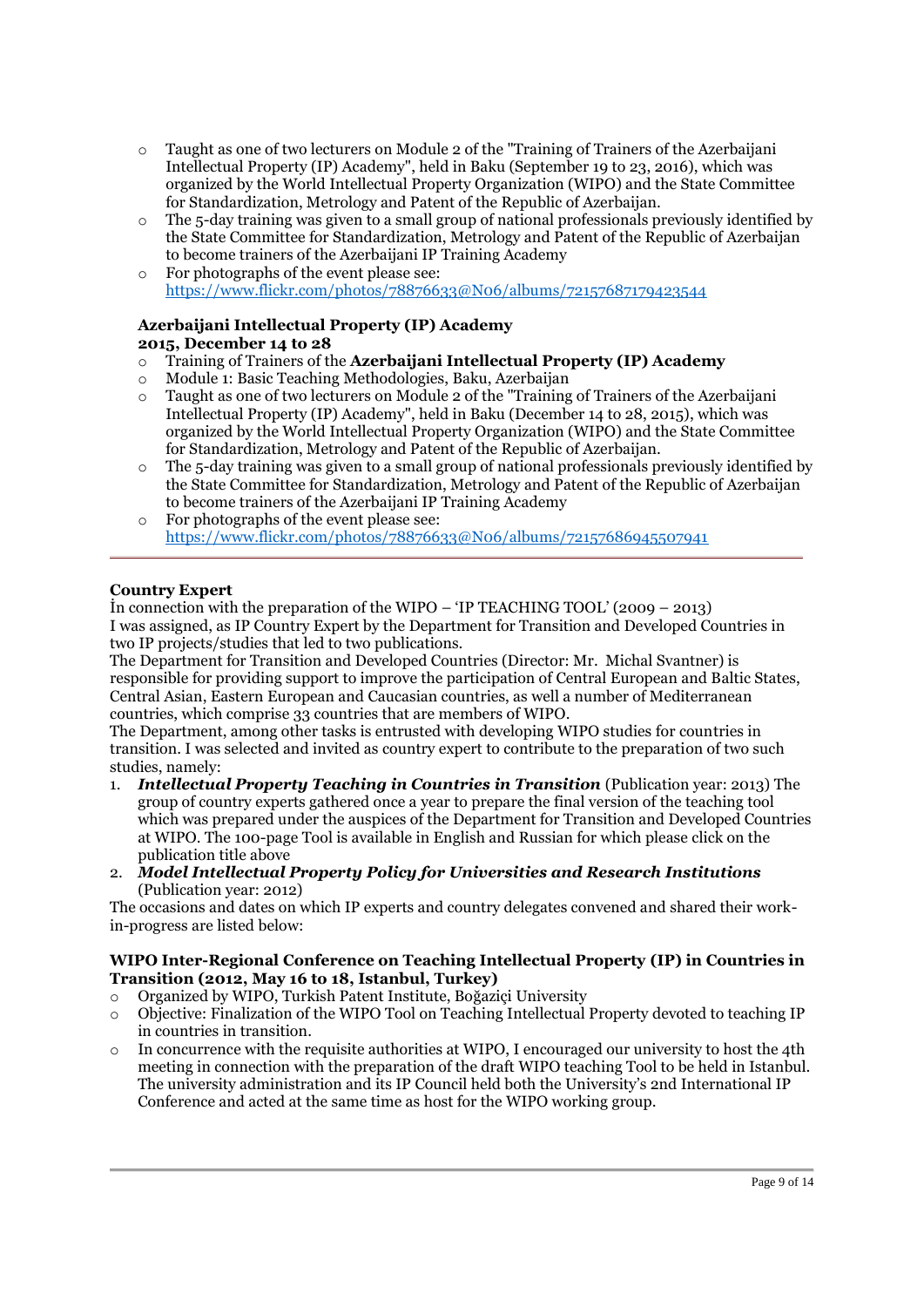- o For further details please see WIPO's website at: [http://www.wipo.int/dcea/en/meetings/2012/turkey/nter](http://www.wipo.int/dcea/en/meetings/2012/turkey/nter-regional_onference_on_ip_teaching_Istanbul_May/)regional onference on ip teaching Istanbul May/
- o The presentation I gave was an updated version of the one I had given in Sofia in 2011, entitled "A snapshot of the current IP teaching landscape in Turkey", which is available on WIPO's website above

#### **WIPO Inter-Regional Symposium on Teaching Intellectual Property in Countries in Transition (2011, August 30-31, Astana, Kazakhstan)**

- o Organised by WIPO, the Kazakh Humanities and Law University
- o Objective: Develop modern teaching curricula and teaching materials among countries in transition and to discuss and comment on the draft Tool on IP Teaching, which was agreed upon at the 2nd meeting in Sofia in 2010.
- o This was the 3rd meeting, which was organised in connection with this project.
- o For photographs of the event please see:
- o <https://www.flickr.com/photos/78876633@N06/albums/72157686527871630>

#### **WIPO Inter-Regional Symposium on Teaching Intellectual Property in Countries in Transition (2010 May 10-11, Sofia, Bulgaria)**

- o Organised by WIPO, Patent Office of the Republic of Bulgaria, University of National and World Economy
- o Objective: Develop modern teaching curricula and teaching materials among countries in transition as part of work in progress towards the preparation of a WIPO tool devoted to teaching IP in countries in transition.
- o This was the 2nd meeting, which was organised in connection with this project.
- o Project URL on WIPO: http://www.wipo.int/dcea/en/meetings/2010/int-reg-sym/index.html
- o For photographs of the event please see: <https://www.flickr.com/photos/78876633@N06/albums/72157687034364924>

#### **WIPO Inter-Regional Symposium on Teaching Intellectual Property in Universities in Countries in Transition** (**2009, June 18-19, Cracow, Poland)**

- o Organised by WIPO, Patent Office of the Republic of Poland, Jagiellonian University
- o Objective: Develop modern teaching curricula and teaching materials among countries in transition as part of work in progress towards the preparation of a WIPO tool devoted to teaching IP in countries in transition.
- o This was the 1st meeting, which was organised in connection with this project.
- o For further details including my presentation at the said symposium please see: "Country Report-Turkey: Experience, Practices, Methodologies in Developing IP Teaching Curricula"; <http://lnkd.in/dpxMmwG>
- o For photographs of the event please see: <https://www.flickr.com/photos/78876633@N06/albums/72157689535712545>

#### **Official Engagements and Invitations as IP Expert**

o **Techno-Initiative Capital Support Program 2014, January, Ankara, Turkey** Jury member/Examiner: **Techno-Initiative Capital Support Program**, on behalf of the General Directorate of Science of Technology, Ministry of Science, Industry and Technology (https://biltek.sanayi.gov.tr/Sayfalar/en-us/tgsd.aspx), January 2014

o **Global Technology Impact Forum 2012, January, Geneva, Switzerland** 2012, Geneva, Switzerland, (January 25), Member of the Official Turkish IP Delegation at the Global Technology Impact Forum (GTIF)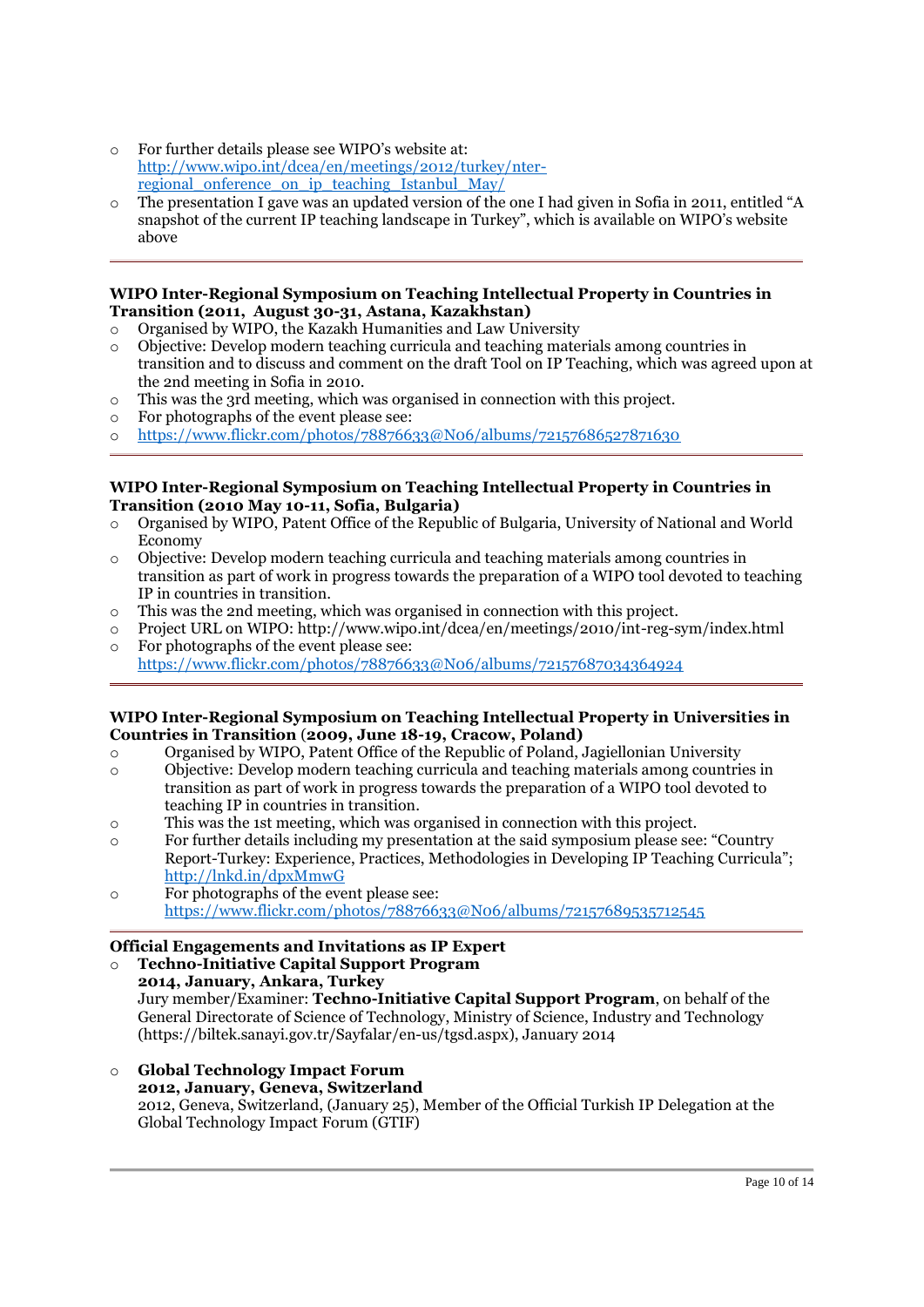o **National Conference on Removing Impediments to Technology Transfer Between Publicly Funded Research Institutes and the Industry 2011 June 12-15, Jerusalem, Israel**

"National Conference on Removing Impediments to Technology Transfer Between Publicly Funded Research Institutes and the Industry" held at The Israel Academy of Sciences and Humanities; Organised The Israel Academy of Sciences and Humanities and by Haifa Center for Law & Technology, University of Haifa; I was invited as a special guest by Professor Niva Elkin-Koren who is the founding director of the Haifa Center for Law & Technology (HCLT) and former dean of the University of Haifa Faculty of Law

(https://cyber.law.harvard.edu/people/nelkinkoren) with whom we collaborated with represensentatives of other countries on the 'WIPO IP Teaching Toolkit'

o **WIPO National Conference on Teaching Intellectual Property in Universities: Status, Goals, Specialization, Purpose and Methods 2011, November 10-11, Sofia, Bulgaria**

"WIPO National Conference on Teaching Intellectual Property in Universities: Status, Goals, Specialization, Purpose and Methods"

Organised by WIPO in cooperation with the University of National and World Economy (UNWE) on the occasion of the Celebration of the 20th Anniversary of Intellectual Property Department at the UNWE

Objective: Recent developments and sharing experience on teaching intellectual property WIPO Project URL:

[http://www.wipo.int/dcea/en/meetings/2011/20th\\_Anniversary\\_of\\_UNWE/index.html](http://www.wipo.int/dcea/en/meetings/2011/20th_Anniversary_of_UNWE/index.html) For my presentation at the said conference please see: "Teaching Intellectual Property in Turkey" at: [http://ipmall.info/hosted\\_resources/Teaching\\_IP/MehmetNafi\\_Artemel\\_2011.pdf](http://ipmall.info/hosted_resources/Teaching_IP/MehmetNafi_Artemel_2011.pdf) For photographs of the event please see:

<https://www.flickr.com/photos/78876633@N06/albums/72157686426064700>

#### o **WIPO Regional Workshop on Intellectual Property Management and Successful Technology Licensing (STL) for Universities 2008, June 23-25, Szeged, Hungary**

"WIPO Regional Workshop on Intellectual Property Management and Successful Technology Licensing (STL) for Universities"

Organised by WIPO, Hungarian Patent Office, and Biopolisz Innovation Services Objective: Capacity and knowedge buildign in IP and technology management and IP licensing as a means for technology transfer (see the letter of invitation for further details)

#### o **University Intellectual Property Coordinator (UIPC) by WIPO (2006)**

I was designated as "University Intellectual Property Coordinator (UIPC)" in July 2006 by Mrs. Yumiko Hamano, who was the Project Coordinator of the "WIPO University Initiative Program". Bogazici University consequently became the only university in Turkey to be entitled to participate in the "WIPO University Initiative Program". The programme is no longer continued by WIPO. This project was introduced by WIPO with the intention of developing a greater awareness of the nature and functions of the IP system and enhancing capacity and knowledge building in IP through designated University Intellectual Property Coordinators (IP Coordinator) who were entrusted with the dissemination of information and advice on IP matters, thus facilitating the exchange of information and experience. The coordinators liaised with WIPO and with a contact in the national IP office and were given access to training.

As part of my commitments to WIPO, pursuant to my appointment, I founded the University's first and only Intellectual Property Management Unit, under the aegis of the Department of Management at Bogazici University; for details see:

[http://www.mgmt.boun.edu.tr/index.php?option=com\\_content&task=view&id=416&Itemid=268](http://www.mgmt.boun.edu.tr/index.php?option=com_content&task=view&id=416&Itemid=268)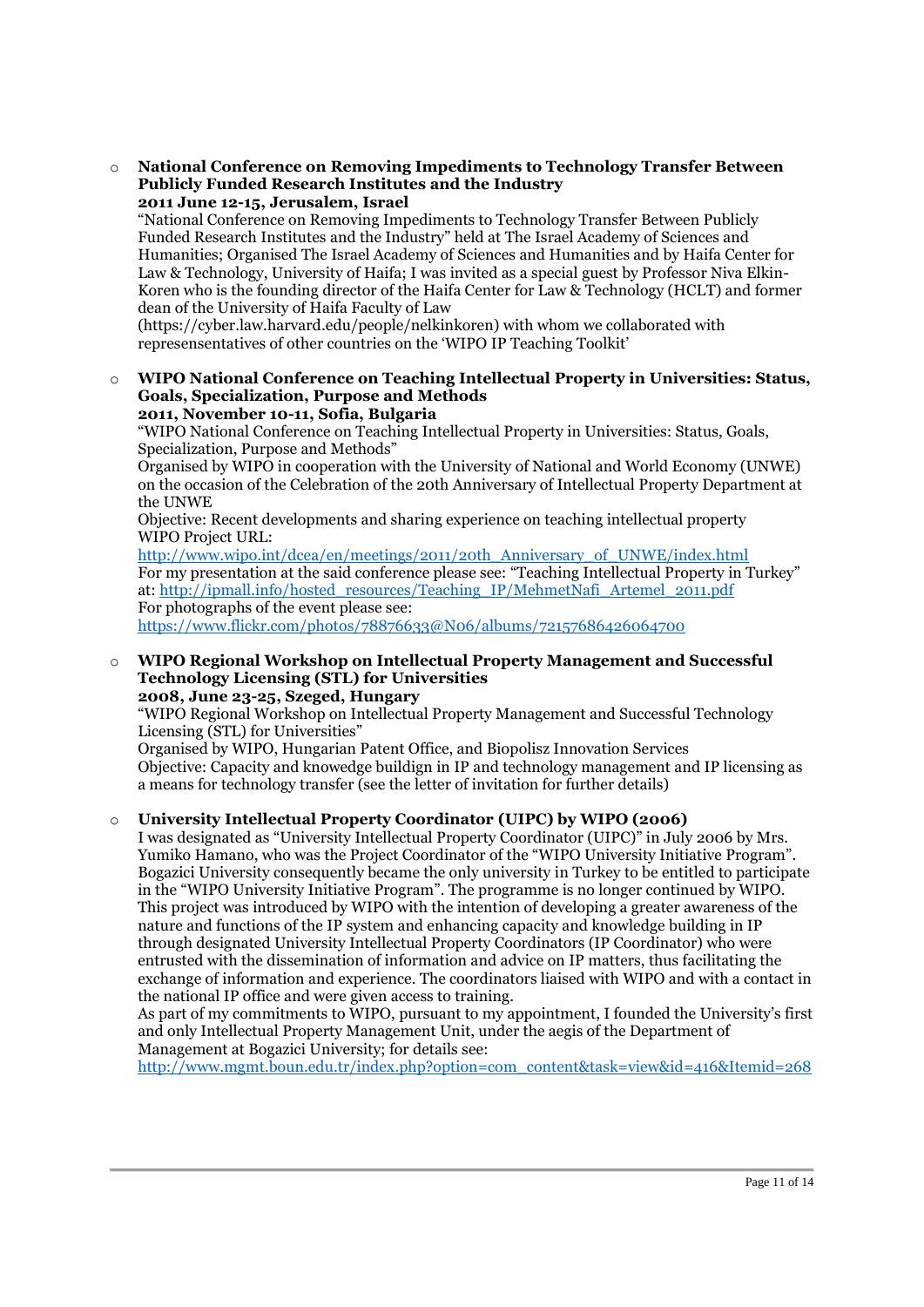#### o **WIPO Regional Workshop on Searching of IP Information for University IP Coordinators: Community Assistance for Regional Development and Restructuring and Stabilisation**

#### **2006, June 7-9, Skopje, Macedonia**

"WIPO Regional Workshop on Searching of IP Information for University IP Coordinators: Community Assistance for Regional Development and Restructuring and Stabilisation" Organised by WIPO, European Patent Office, and EU Office for Harmonisation of the Internal Market

#### **IP related administrative responsibilities at University**

- o 2010 To Date: Member; University Intellectual Property Council appointed as member since its establishment
- o 2006 To Date: Coordinator; Designated by WIPO as University Intellectual Property Coordinator (UIPC) see above
- o University IP Representative
- o Member of the Platform for the Management of Research Based Intellectual Assets (ARTEV) funded by the Istanbul Development Agency (ISTKA) under the Ministry of Development;a university consortia that comprises five universities, three of which are private (Sabancı Univ, Koç Univ, and Özyeğin Univ) and two are state universities (Boğaziçi Univ and Istanbul Technical Univ), and the Licensing Executives Society
- o Member of the Official Turkish IP Delegation at the Global Technology Impact Forum (GTIF), 25th January 2012, Geneva, Switzerland
- o University representative on the TPI (Turkish Patent Institute) Steering Committee
- o Turkey-IP Roadmap (by the European Patent Office and the Turkish Patent Institute)
- o University International IP Conference Organization Committee Member:
- o 2013 (Oct. 24-25) Third WIPO Regional Consultation Meeting on Technology Transfer: The Development Agenda Project on Intellectual Property and Technology Transfer: Common Challenges – Building Solutions (organised by WIPO, the Ministry of Science, Industry and Technology, the Turkish Patent Institute), Istanbul
- o April 2011 1st International Conference on Managing Intellectual Property in Universities; (see: <http://www.ipconference.boun.edu.tr/ipconference-2011/contact.php>
- o May 2012 2nd International Conference on Managing Intellectual Property in Universities; (see: <http://www.ipconference.boun.edu.tr/ipconference-2012/contact.php>
- o 2012 (Mar. 21) Train the Trainer Workshop, Lecturing with the EPO Patent Teaching Kit (in cooperation with the European Patent Academy)
- o May 2013 3rdInternational Conference on Managing Intellectual Property in Universities; see: http://www.ipconference.boun.edu.tr/contact.php

#### **General administrative responsibilities at University**

- o University Intellectual Property Board (affilitated to the University Rectorate): As Board member since its establishment: [http://www.boun.edu.tr/tr\\_TR/Content/Genel/Yonetim/Kurul\\_ve\\_KOmisyonlar/Fikri\\_Mulkiyet](http://www.boun.edu.tr/tr_TR/Content/Genel/Yonetim/Kurul_ve_KOmisyonlar/Fikri_Mulkiyet_Kurulu) [\\_Kurulu](http://www.boun.edu.tr/tr_TR/Content/Genel/Yonetim/Kurul_ve_KOmisyonlar/Fikri_Mulkiyet_Kurulu)
- o International Annual IP Conference Organizing Team
- o University Buildings and Grounds Committee (affilitated to the University Rectorate): As Committee member since establishment: [http://www.boun.edu.tr/tr\\_TR/Content/Genel/Yonetim/Kurul\\_ve\\_KOmisyonlar/Bina\\_ve\\_Arazi](http://www.boun.edu.tr/tr_TR/Content/Genel/Yonetim/Kurul_ve_KOmisyonlar/Bina_ve_Arazi_Gelistirme_Komisyonu) [\\_Gelistirme\\_Komisyonu](http://www.boun.edu.tr/tr_TR/Content/Genel/Yonetim/Kurul_ve_KOmisyonlar/Bina_ve_Arazi_Gelistirme_Komisyonu)
- o University Ethics Sub-Committee of the Social Sciences Institute (affilitated to the Institute of Social Sciences): As Committee member since its establishment in 2015: [http://www.boun.edu.tr/tr-](http://www.boun.edu.tr/tr-TR/Content/Genel/Yonetim/Kurul_ve_KOmisyonlar/Insan_Arastirmalari_Kurumsal_Degerlendirme_Kurulu)[TR/Content/Genel/Yonetim/Kurul\\_ve\\_KOmisyonlar/Insan\\_Arastirmalari\\_Kurumsal\\_Degerlend](http://www.boun.edu.tr/tr-TR/Content/Genel/Yonetim/Kurul_ve_KOmisyonlar/Insan_Arastirmalari_Kurumsal_Degerlendirme_Kurulu) [irme\\_Kurulu](http://www.boun.edu.tr/tr-TR/Content/Genel/Yonetim/Kurul_ve_KOmisyonlar/Insan_Arastirmalari_Kurumsal_Degerlendirme_Kurulu)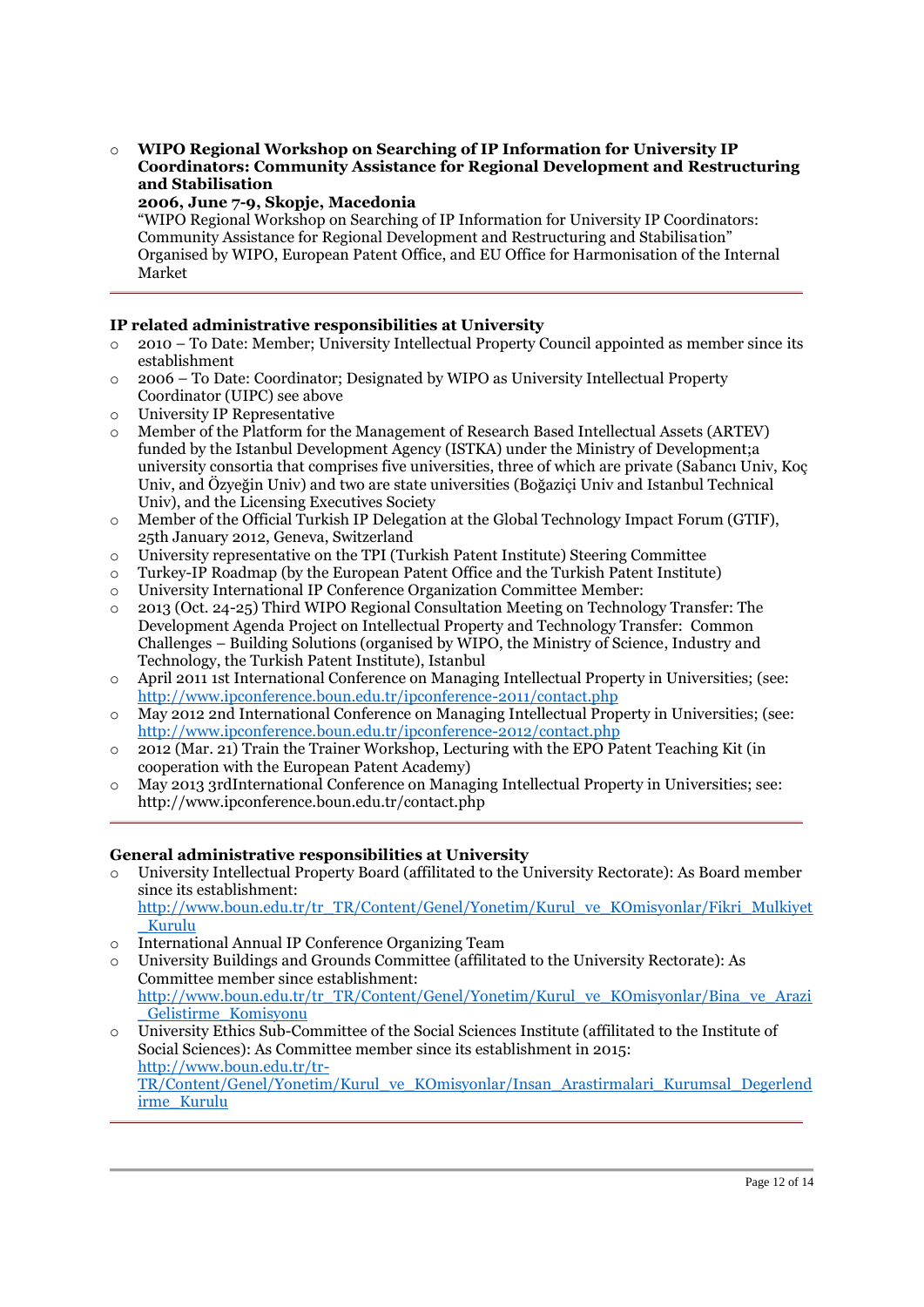# **Personal interests**

## *Published author of a fiction novel*

- o I published a novel in Turkish, entitled "Kaldırım Mühendisi; Asilzade William'ın İstanbul Macerası" (Pavement Engineer: The Adventures of William the Aristocrat in Istanbul) - Timas Publishing Group, June 2013; for further details please see the publishers' website at [http://www.timas.com.tr/kitaplar/edebiyat/roman/kaldirim-muhendisi.aspx;](http://www.timas.com.tr/kitaplar/edebiyat/roman/kaldirim-muhendisi.aspx) the novel received favourable comments and reviews in the media; see e.g.: <https://www.sabah.com.tr/cumartesi/2013/06/29/william-oldu-veli-usta>
- Azerbaijan Authors' Society (2015): I was granted membership of the 'Azerbaijan Authors' Society' in 2015 on account and in recognition of the above novel.

# *History articles in English*

The following are about the history of Robert College and its successor Bogazici University.

- "The University Celebrates the Centenary of Washburn Hall", Leaders, June 2006; for the full article please see:
- [http://www.mgmt.boun.edu.tr/images/stories/dokumanlar/leaders/Issue\\_006/06-004.pdf](http://www.mgmt.boun.edu.tr/images/stories/dokumanlar/leaders/Issue_006/06-004.pdf) o "From Istanbul to the North Pole: Robert College and the National Geographic", Leaders,
- December 2005; for the full article please see: [http://www.mgmt.boun.edu.tr/images/stories/dokumanlar/leaders/Issue\\_005/05-005.pdf](http://www.mgmt.boun.edu.tr/images/stories/dokumanlar/leaders/Issue_005/05-005.pdf) o "The Hill Top on the South Campus: The Historical Connections between Robert College/Bogazici
- University and the Place of the Martyrs at Nâfi Baba", Leaders, June 2005; for the full article please see: [http://www.mgmt.boun.edu.tr/images/stories/dokumanlar/leaders/Issue\\_004/04-](http://www.mgmt.boun.edu.tr/images/stories/dokumanlar/leaders/Issue_004/04-004.pdf) [004.pdf](http://www.mgmt.boun.edu.tr/images/stories/dokumanlar/leaders/Issue_004/04-004.pdf)
- o "Financing an Educational Institution in Times of War, Empire and Republic", Leaders, November 2004; for the full article please see:
	- [http://www.mgmt.boun.edu.tr/images/stories/dokumanlar/leaders/Issue\\_003/03-005.pdf](http://www.mgmt.boun.edu.tr/images/stories/dokumanlar/leaders/Issue_003/03-005.pdf)
- o "The Reconstruction of the Nafi Baba Tekke as a Cultural Centre for the University", Leaders, February 2007; for the full article please see: [http://www.mgmt.boun.edu.tr/images/stories/dokumanlar/leaders/Issue\\_007/004.pdf](http://www.mgmt.boun.edu.tr/images/stories/dokumanlar/leaders/Issue_007/004.pdf)
- o "The First Ever Business Bulletin Published at Robert College", Leaders, June 2004; for the full article please see: [http://www.mgmt.boun.edu.tr/images/stories/dokumanlar/leaders/Issue\\_002/02-010.pdf](http://www.mgmt.boun.edu.tr/images/stories/dokumanlar/leaders/Issue_002/02-010.pdf)

# *History articles In Turkish*

- o "Kutuphanemizin tarihcesi-2. Kisim-1970-...-Robert College",-Bogazici Tarihi-Manzara-Mehmet Artemel- Ekim 2008 [https://drive.google.com/file/d/0B8hQjXY59-](https://drive.google.com/file/d/0B8hQjXY59-SnMC05ekYwdTJscmc/edit?usp=sharing) [SnMC05ekYwdTJscmc/edit?usp=sharing](https://drive.google.com/file/d/0B8hQjXY59-SnMC05ekYwdTJscmc/edit?usp=sharing)
- o "Kutuphanemizin tarihcesi-1. Kisim-1863-1970-Robert College-Bogazici Tarihi-Manzara-Mehmet Artemel-Eylul 2008 Manzara [https://drive.google.com/file/d/0B8hQjXY59-](https://drive.google.com/file/d/0B8hQjXY59-SnNHp4anNkcGtfaTA/edit?usp=sharing) [SnNHp4anNkcGtfaTA/edit?usp=sharing](https://drive.google.com/file/d/0B8hQjXY59-SnNHp4anNkcGtfaTA/edit?usp=sharing)
- o "1868'den 2008'e- Robert College-Bogazici Tarihi-Manzara-Mehmet Artemel-Haziran 2008 Manzara<https://drive.google.com/file/d/0B8hQjXY59-SnT0szSHBSZjRGSTQ/edit?usp=sharing>
- o "Sports Fest'in 111 yili-Robert College-Bogazici Tarihi-Manzara-Mehmet Artemel-Mayis 2008 Manzara<https://drive.google.com/file/d/0B8hQjXY59-SnLTkxM3B6c05DczQ/edit?usp=sharing>
- o "Tarihimizden-Robert College- Bogazici Tarihi-Manzara-Mehmet Artemel-Nisan 2008 Manzara <https://drive.google.com/file/d/0B8hQjXY59-SnNHp4anNkcGtfaTA/edit?usp=sharing>

#### *Book chapter (tribute)*

"Josef Herman", Josef Herman Remembered, Nini Herman, Blackwell's, London 2009; Contribution by having written a chapter therein. <http://swbplus.bsz-bw.de/bsz309654343inh.pdf>

#### **Sworn official legal translator**

Registered with the 7th Notary Public in Istanbul since 3 May 2001; Officialy authorized to translate official documents from English into Turkish and vice versa.